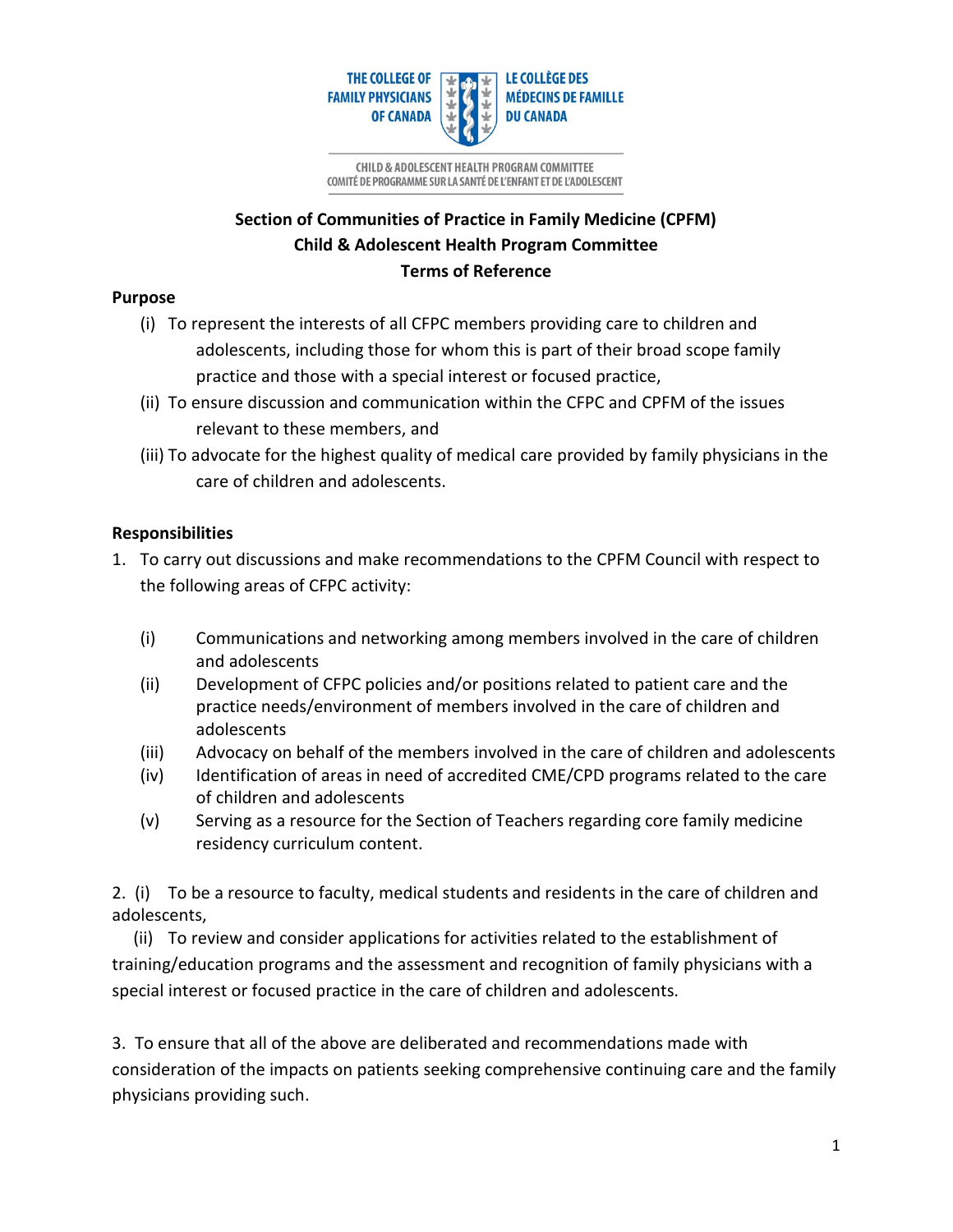

4. To ensure ongoing communication and liaison with other relevant CFPC Programs and Committees appropriate to the issues being deliberated (e.g. Section of Teachers, Accreditation Committee, Board of Examiners, Health Policy, CME/CPD Committee, etc.)

5. To establish communications links between CFPC and its Chapters and among Chapters to ensure coordination, input and feedback regarding issues and activities related to the care of children and adolescents.

6. To contribute to the planning of the Annual Scientific Assembly program at Family Medicine Forum for program content relevant to all members who include the care of children and adolescents as part of their broad scope practices as well as those with special interests or focused practices in the care of children and adolescents.

7. To provide opportunities for participation and collaboration with other medical organizations whose members are involved in providing patient care, teaching, and research in the care of children and adolescents.

8. To participate in the CFPC review process of third party endorsement requests when they relate to the care of children and adolescents.

## **Accountability**

- (i) The Child & Adolescent Health Program Committee will (a) report to the CFPC Executive and Board through the CPFM Council in relation to the governance, administration or management of the CPFM Program Committee and its Program and (b) submit proposals for policies / position statements related to health, health care and/or public policy, directly to the CFPC Executive Committee and Board for review and approval.
- (ii) CPFM Program Committees that originated from CFPC Patient Care Committees with conjoint/collaborative membership and accountabilities to the CFPC and one or more other organizations may maintain these relationships as CPFM Program Committees ("grandparenting" provision). All CPFM Program Committees may however establish subcommittees or working groups that are conjoint or collaborative with a sister organization whose mandate, membership and practice focus link to or overlap with the CPFM Program. Bi or multi- lateral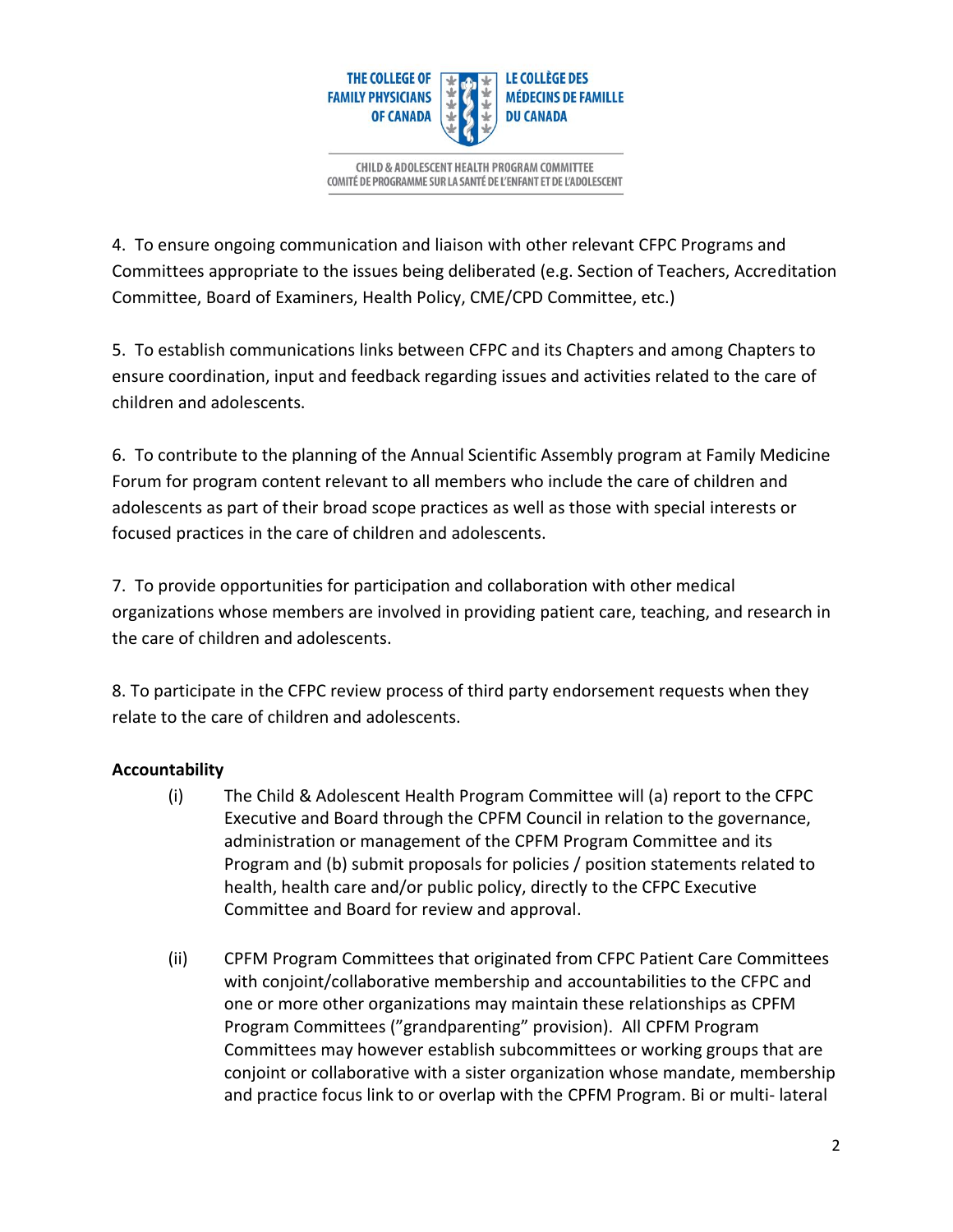

accountability for the subcommittee may be required, including the CFPC and one or more other organization(s). Such conjoint subcommittees or working groups must be approved by the Section of CPFM Council and the CFPC Executive and Board.

### **Chair**

- (i) The Chair of the Child & Adolescent Health Program Committee will be appointed by CFPC Executive Committee/Board following recommendation by the CPFM Council.
- (ii) The Chair of the Child & Adolescent Health Program Committee will have a voting seat on the CPFM Council.
- (iii) The Chair will serve a 3 year term, renewable once.

### **Committee Membership**

- (i) The Child & Adolescent Health Program Committee will be a Regional Committee with a Chair and one member from each of the CFPC's 5 regions - BC/Alta; Sask/Man; Ont; Que; and Atlantic Canada (NB/PEI/NS/Nfld-Lab).
- (ii) When nationally accredited enhanced skills residency training programs (PGY3s) exist in the care of children & adolescents, an Enhanced Skills Program Director/Coordinator will be a voting member of the Child & Adolescent Health Program Committee.
- (iii) The Committee may also appoint up to 3 other members representing key areas of expertise (e.g. CME, Teaching, etc.) as needed.
- (iv) There must be at least one member on the Child & Adolescent Health Program Committee representing family physicians with a broad scope comprehensive continuing care practice.
- (v) There may be observer members.